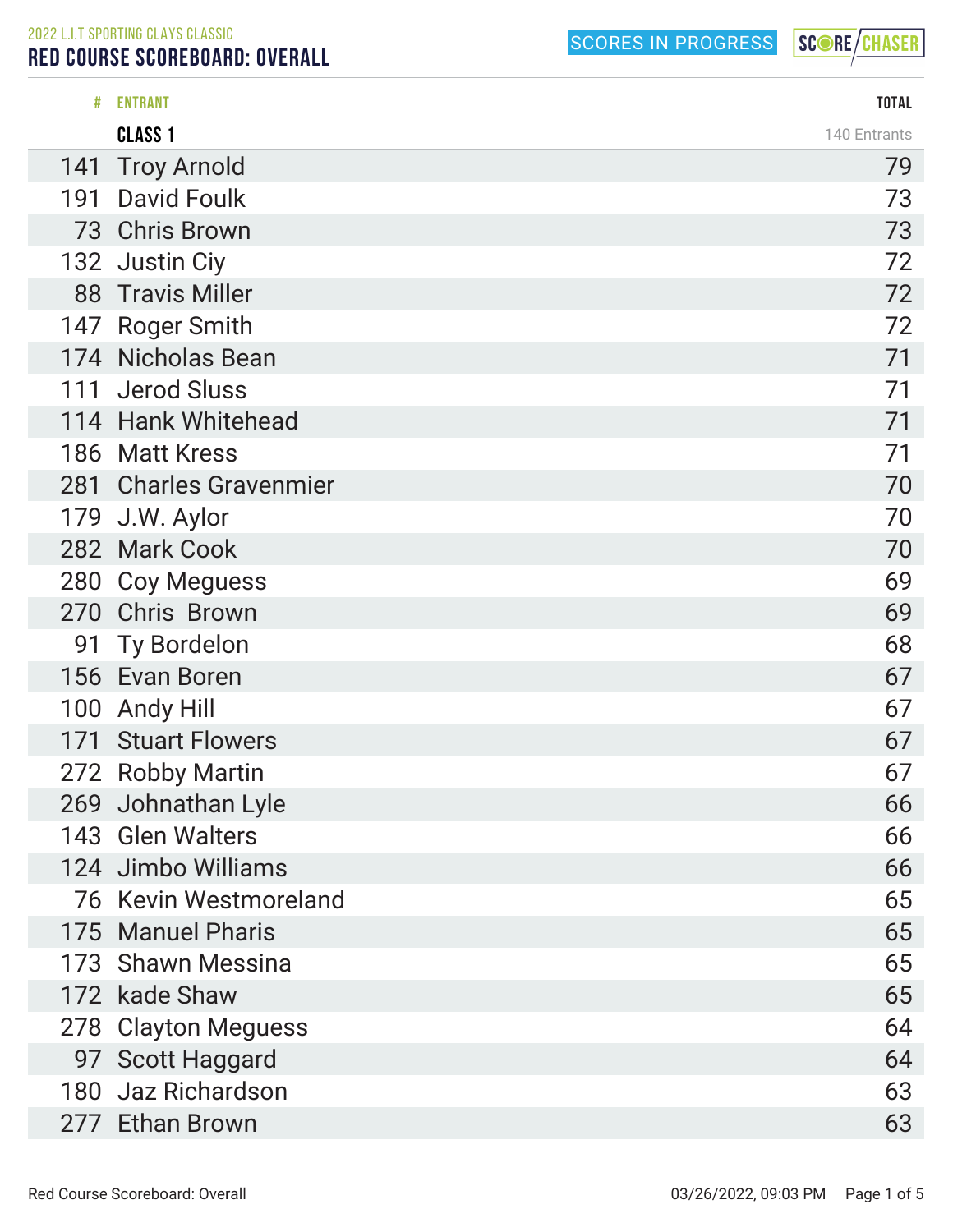2022 L.I.T SPORTING CLAYS CLASSIC RED COURSE SCOREBOARD: OVERALL

SCORES IN PROGRESS

| # | <b>ENTRANT</b>             | <b>TOTAL</b> |
|---|----------------------------|--------------|
|   | <b>CLASS 1 (CONTINUED)</b> | 140 Entrants |
|   | 86 Jeremy Elmer            | 63           |
|   | 279 Weston Brown           | 63           |
|   | 192 Gene Dupuis            | 62           |
|   | 183 Curt Woodard           | 62           |
|   | 177 George Aucoin          | 61           |
|   | 123 Garrett Street         | 61           |
|   | 176 Zack Johnson           | 61           |
|   | 113 Richie Lazear          | 61           |
|   | 104 Brad VanMarion         | 61           |
|   | 154 Derrick Tregre'        | 61           |
|   | 145 Jerry Lightfoot        | 60           |
|   | 178 Hunter Aucoin          | 60           |
|   | 271 Aaron Ewing            | 59           |
|   | 170 Logan Schwaab          | 59           |
|   | 182 Heath Donaldson        | 58           |
|   | 139 Alvin Roberts          | 58           |
|   | 99 Brett Ramsey            | 57           |
|   | 184 Roy Rebee              | 57           |
|   | 134 Brad Baullion          | 57           |
|   | 101 Anthony Borgobello     | 57           |
|   | 144 Greg Lyons             | 57           |
|   | 163 Seth Smith             | 56           |
|   | 115 James Barnes           | 56           |
|   | 181 Colby Burrows          | 56           |
|   | 107 Jack Frens             | 56           |
|   | 185 Chris Turbeville       | 56           |
|   | 190 Corey Hoelzer          | 56           |
|   | 125 David Austin           | 55           |
|   | 110 Jake Pattillo          | 55           |
|   | 98 Shawn Gailet            | 55           |
|   | 160 Brad Oldbury           | 55           |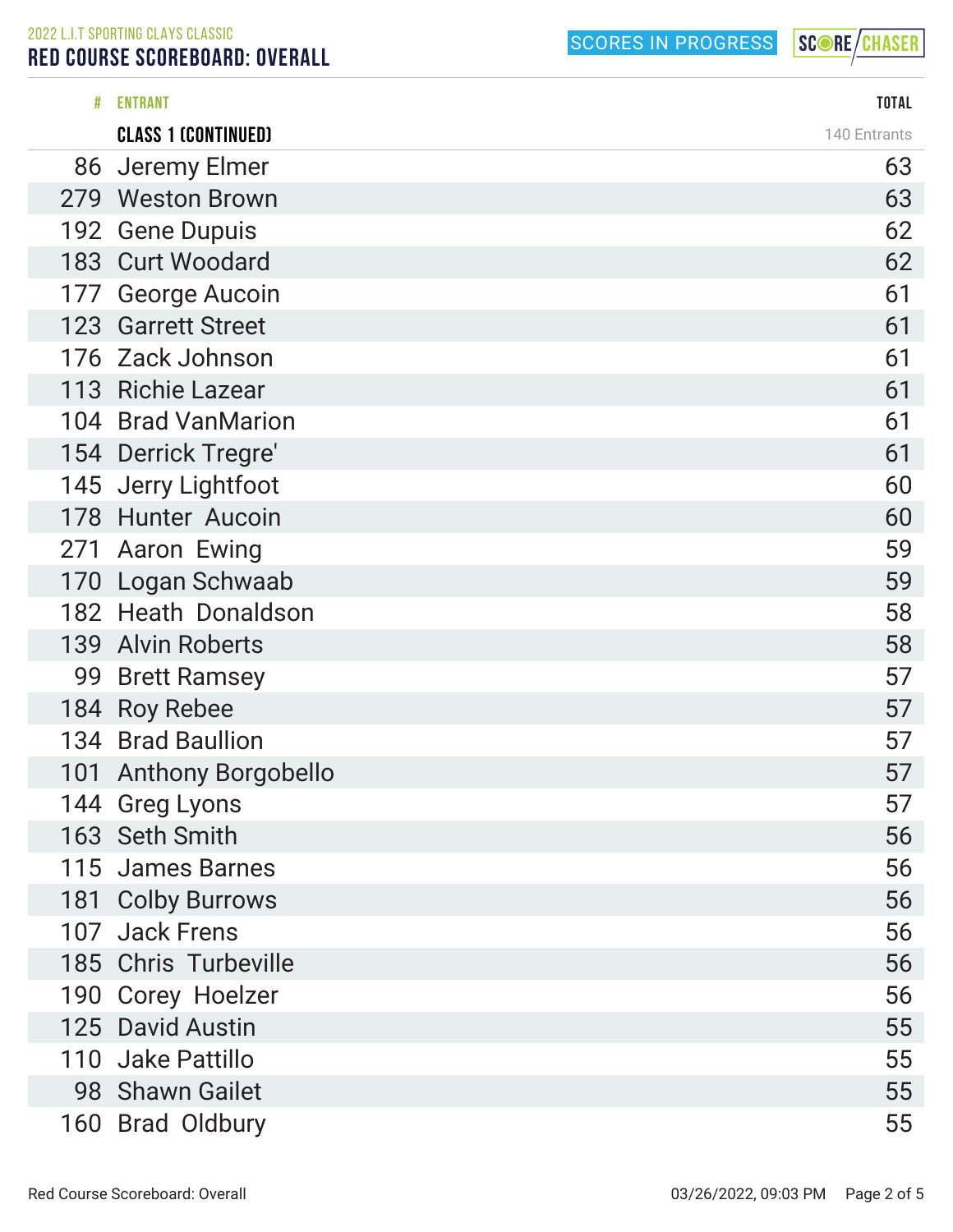2022 L.I.T SPORTING CLAYS CLASSIC RED COURSE SCOREBOARD: OVERALL

SCORES IN PROGRESS

| # | <b>ENTRANT</b>             | <b>TOTAL</b> |
|---|----------------------------|--------------|
|   | <b>CLASS 1 (CONTINUED)</b> | 140 Entrants |
|   | 152 Luke Lightfoot         | 54           |
|   | 159 Brandon Berry          | 54           |
|   | 140 John Robertson         | 54           |
|   | 169 Brentten Schwaab       | 54           |
|   | 94 Trace Edgar             | 54           |
|   | 153 John Estes             | 53           |
|   | 85 Carson Parten           | 53           |
|   | 95 Trey Harris             | 53           |
|   | 72 Wayne Havard            | 52           |
|   | 127 CJ Delaney             | 52           |
|   | 155 Eric Sailors           | 51           |
|   | 166 Jack Pope              | 51           |
|   | 122 Don Berg               | 50           |
|   | 79 Tim Bryan               | 50           |
|   | 131 Wesley Tilton          | 50           |
|   | 148 Daryl Skillern         | 49           |
|   | 112 John Martin            | 49           |
|   | 108 Andrew Frens           | 49           |
|   | 130 Cullen Newman          | 49           |
|   | 146 Jade Saucier           | 49           |
|   | 196 Will Kratzer           | 48           |
|   | 109 Brad Parsons           | 48           |
|   | 137 Perry P.               | 48           |
|   | 138 Dallen Pate            | 47           |
|   | 161 Trey Park              | 47           |
|   | 273 Cannon Martin          | 47           |
|   | 75 Clayton Burger          | 47           |
|   | 121 Randy Mihalik          | 47           |
|   | 128 Truckston              | 46           |
|   | 87 Trevor Weston           | 45           |
|   | 96 Chad Plake              | 44           |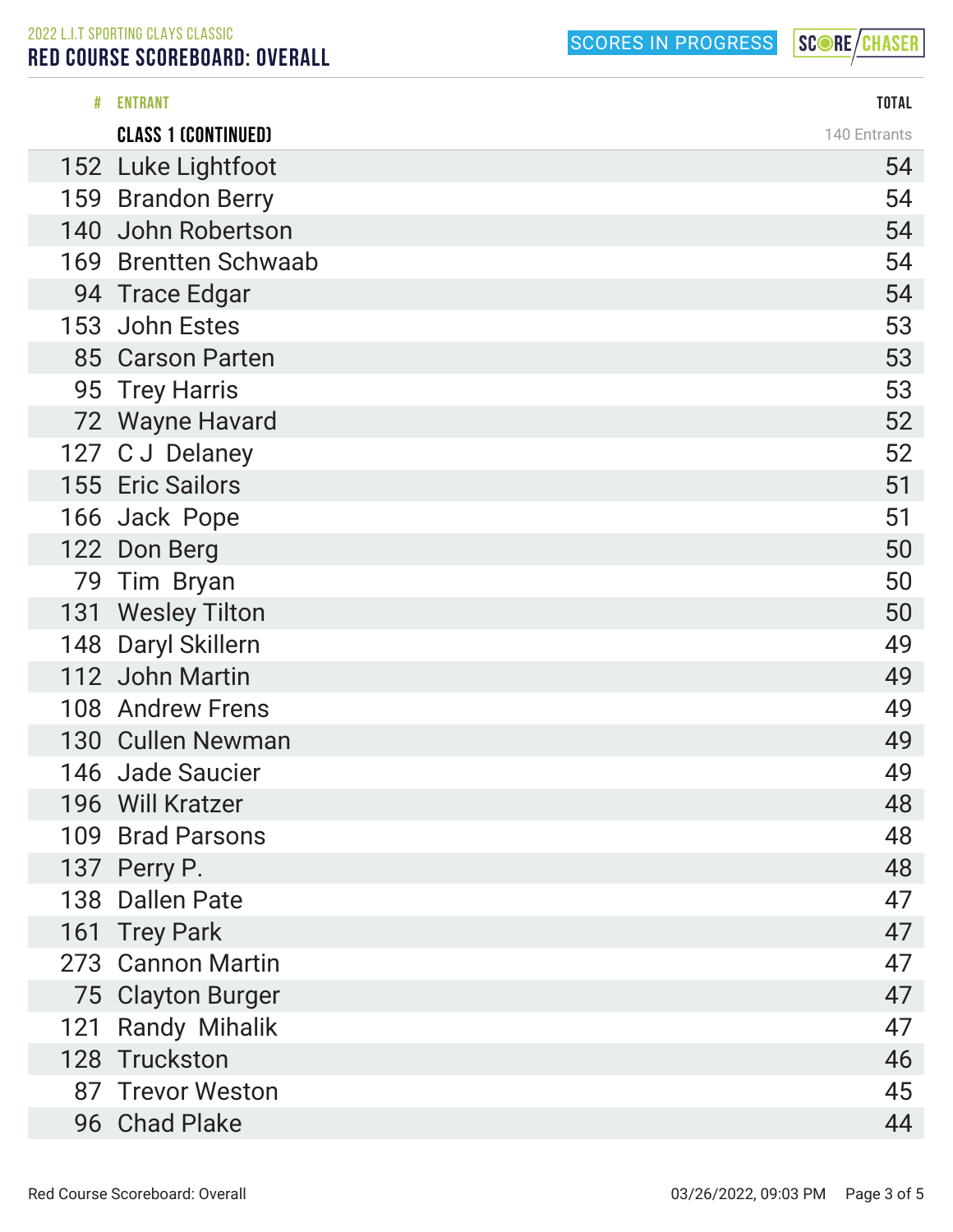2022 L.I.T SPORTING CLAYS CLASSIC

## RED COURSE SCOREBOARD: OVERALL

SCORES IN PROGRESS

| # | <b>ENTRANT</b>             | <b>TOTAL</b> |
|---|----------------------------|--------------|
|   | <b>CLASS 1 (CONTINUED)</b> | 140 Entrants |
|   | 119 Tyler Hansen           | 44           |
|   | 150 Mark Nelson            | 43           |
|   | 120 Austin Sather          | 43           |
|   | 168 Quinton Oxford         | 43           |
|   | 92 Matt Goold              | 43           |
|   | 90 Bryan Dunnam            | 43           |
|   | 126 A J Cerrato            | 42           |
|   | 106 Gabe Gilzow            | 42           |
|   | 70 Darcy Ryan              | 42           |
|   | 81 Chad Hartman            | 41           |
|   | 136 John Vernon            | 41           |
|   | 118 Aaron Howard           | 40           |
|   | 165 George Pope            | 40           |
|   | 135 Fred Vernon            | 40           |
|   | 84 Matt Hathaway           | 40           |
|   | 167 Hubert Oxford          | 39           |
|   | 197 Ti Crosiar             | 39           |
|   | 133 Nathan Rivers          | 38           |
|   | 93 Derek Edgar             | 38           |
|   | 74 Jeff Harmmad            | 38           |
|   | 275 Joe Broussard          | 38           |
|   | 158 Joe Broussard          | 38           |
|   | 189 Lance Hoelzer          | 37           |
|   | 195 Ryder Clausen          | 36           |
|   | 89 Joel Farr               | 36           |
|   | 103 Ryan Brenton           | 36           |
|   | 162 Daryll Ford            | 36           |
|   | 102 Terry Matthews         | 36           |
|   | 71 Tristen Dunnam          | 35           |
|   | 149 Jesse Davila           | 35           |
|   | 157 Richard Burns          | 34           |